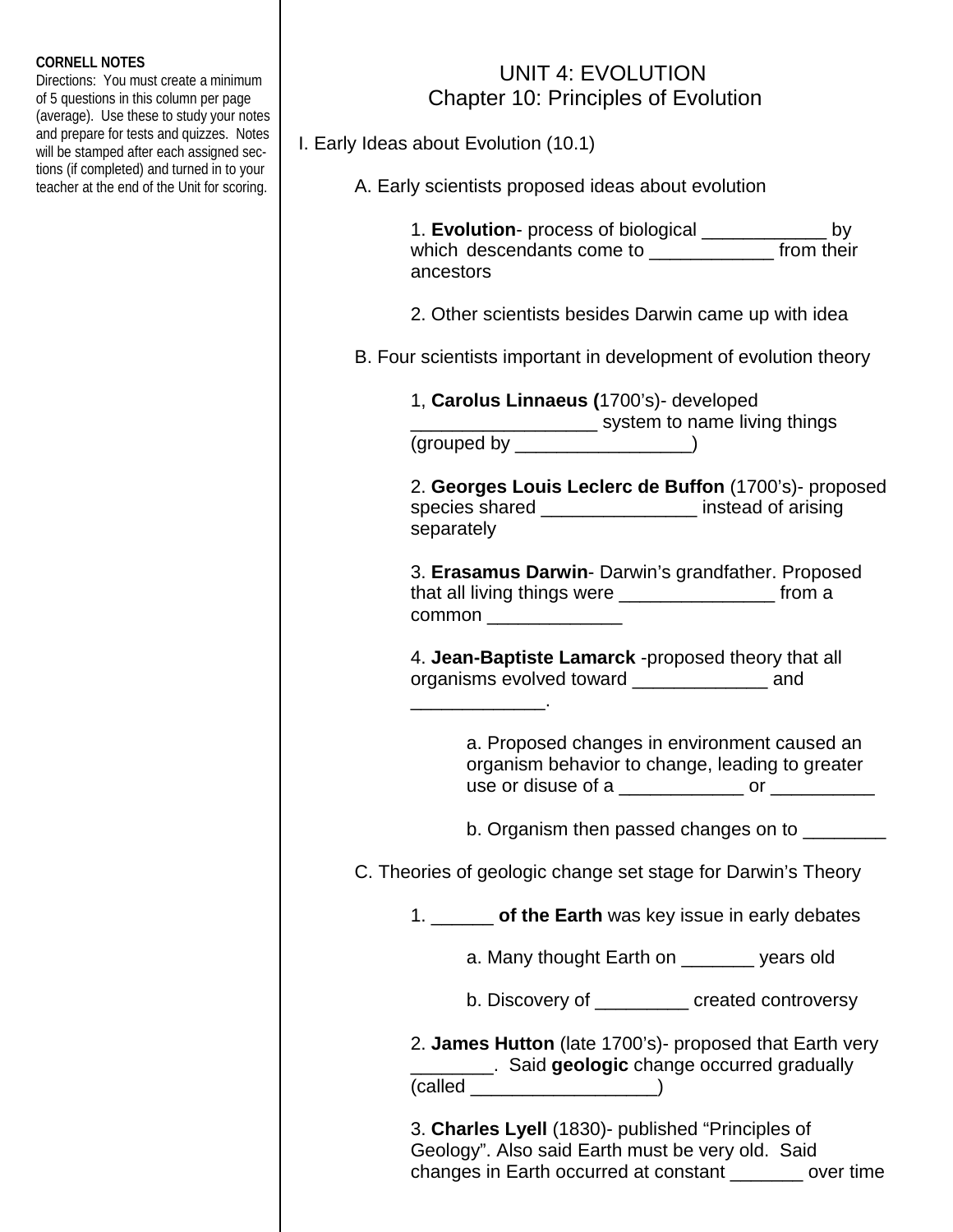|                                         |                                                                                                                                                           | a. Same changes we see happening _________                                                                      |
|-----------------------------------------|-----------------------------------------------------------------------------------------------------------------------------------------------------------|-----------------------------------------------------------------------------------------------------------------|
|                                         |                                                                                                                                                           | b. Greatly affected _______________thinking.                                                                    |
| II. Darwin's Observations (10.2)        |                                                                                                                                                           |                                                                                                                 |
|                                         |                                                                                                                                                           | A. Darwin observed differences among ____________ species                                                       |
| <u> 1990 - Johann Barbara, martin a</u> | 1. Differences between species studied on<br><b>Islands</b>                                                                                               |                                                                                                                 |
| traits)                                 | 2. Noticed variations well suited to animals                                                                                                              | environment (__________________- differences in physical                                                        |
|                                         | 3. Studied birds, tortoises and said somehow adapt<br>to their surroundings (adaptation- a feature that<br>allows an organism to better ______________ in |                                                                                                                 |
| supporting ancient Earth                |                                                                                                                                                           |                                                                                                                 |
| over time                               |                                                                                                                                                           | 1. Discovered fossil evidence of species ____________                                                           |
|                                         | 2. Suggested that _____________ organisms have<br>relationship to ______________ forms                                                                    |                                                                                                                 |
|                                         |                                                                                                                                                           | 3. Earth must be very ______ (supported Lyell's theory)                                                         |
| <u>___________________</u> over time    |                                                                                                                                                           | 4. Darwin said, like the Earth, organisms must change                                                           |
| III. Theory of Natural Selection (10.3) |                                                                                                                                                           |                                                                                                                 |
|                                         |                                                                                                                                                           | A. Several key insights led to Darwin's idea for natural selection                                              |
|                                         |                                                                                                                                                           | 1. Artificial Selection- process by which _________<br>changes a species by _____________ it for certain traits |
|                                         | a. Darwin compared what he learned about<br>breeding to his idea of __________________                                                                    |                                                                                                                 |
|                                         | b. Said that in nature, environment creates                                                                                                               | Dessure instead of humans                                                                                       |
|                                         | 2. Natural Selection- mechanism by which<br>is selective agent                                                                                            |                                                                                                                 |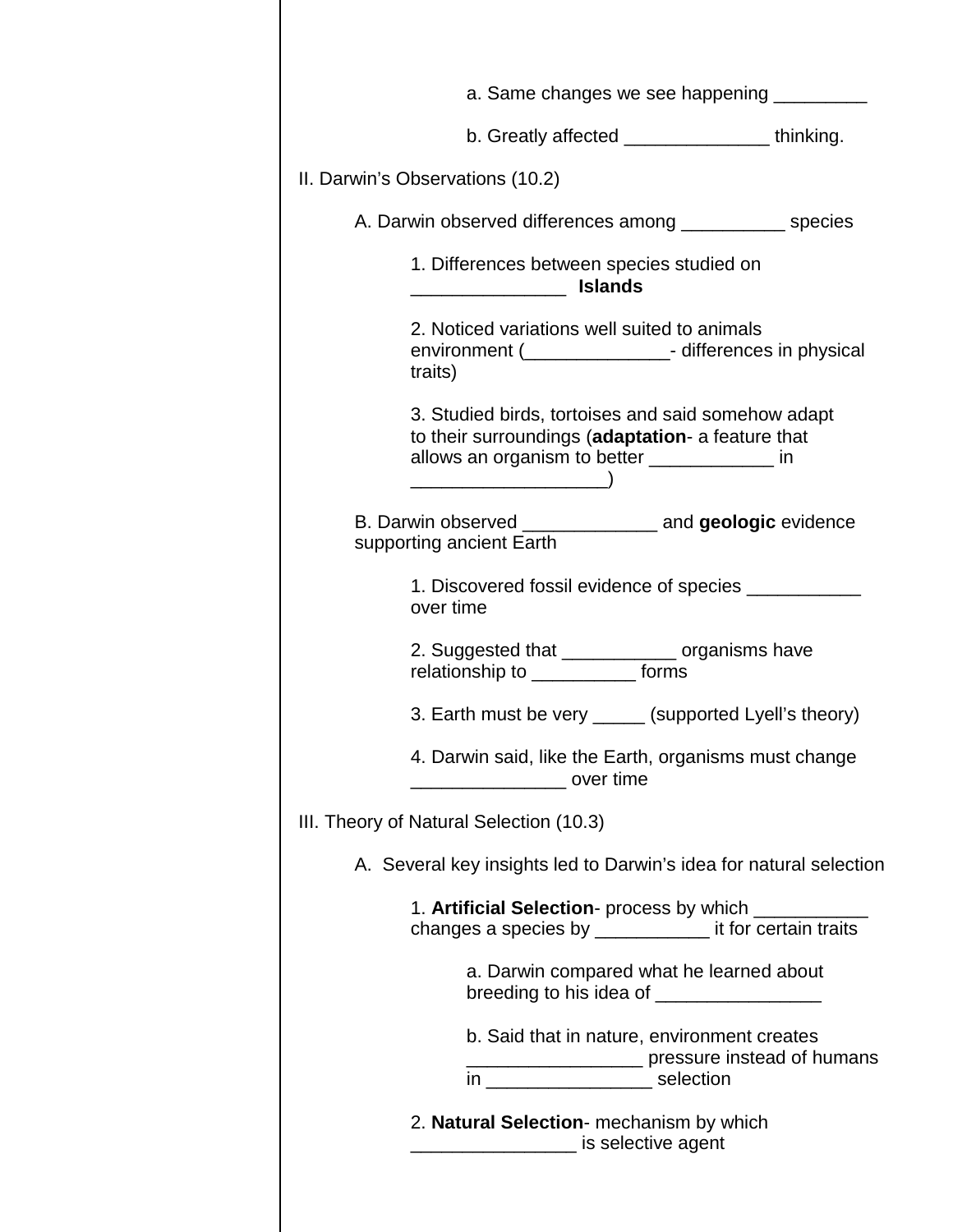|                                                 | a. Darwin used work of others to develop theory                                                                                                    |  |  |  |
|-------------------------------------------------|----------------------------------------------------------------------------------------------------------------------------------------------------|--|--|--|
|                                                 | b. Said adaptations arose over many<br>____________________ (called process "decent with                                                           |  |  |  |
|                                                 |                                                                                                                                                    |  |  |  |
|                                                 | B. Natural selection explains how evolution can occur                                                                                              |  |  |  |
|                                                 | 1.4 main principles to theory of natural selection                                                                                                 |  |  |  |
|                                                 | a. Variation-variations in ______________________ are<br>basis for___________ ____________.                                                        |  |  |  |
|                                                 | b. Overproduction- organisms produce more<br>than will survive (creates competition)                                                               |  |  |  |
|                                                 | c. Adaptation- Some adaptations allow organism<br>to survive at __________ rate and individuals are<br>"naturally selected" to survive and produce |  |  |  |
|                                                 | d. Descent with Modification- Over time, natural<br>selection will result in species with ________________<br>that are well suited for ___________ |  |  |  |
|                                                 | 2. Fitness- measure of ability to ____________ and<br>______ more offspring relative to other<br>members of a population                           |  |  |  |
| C. Natural selection acts on existing variation |                                                                                                                                                    |  |  |  |
|                                                 | 1. Natural selection acts on __________________ (not<br>material itself)                                                                           |  |  |  |
|                                                 | 2. As environment changes, different traits will become                                                                                            |  |  |  |
| IV. Evidence of Evolution (10.4)                |                                                                                                                                                    |  |  |  |
| sources                                         | A. Evidence for evolution in Darwin's time came from several                                                                                       |  |  |  |
|                                                 | 1. ______________- supported Darwin's "descent with<br>modification"                                                                               |  |  |  |
|                                                 | 2. Geography- Darwin realized that ____________ found<br>on Galapagos Islands closely resembled those found on                                     |  |  |  |
|                                                 | a. Over time new __________ became well<br>established in separate island populations                                                              |  |  |  |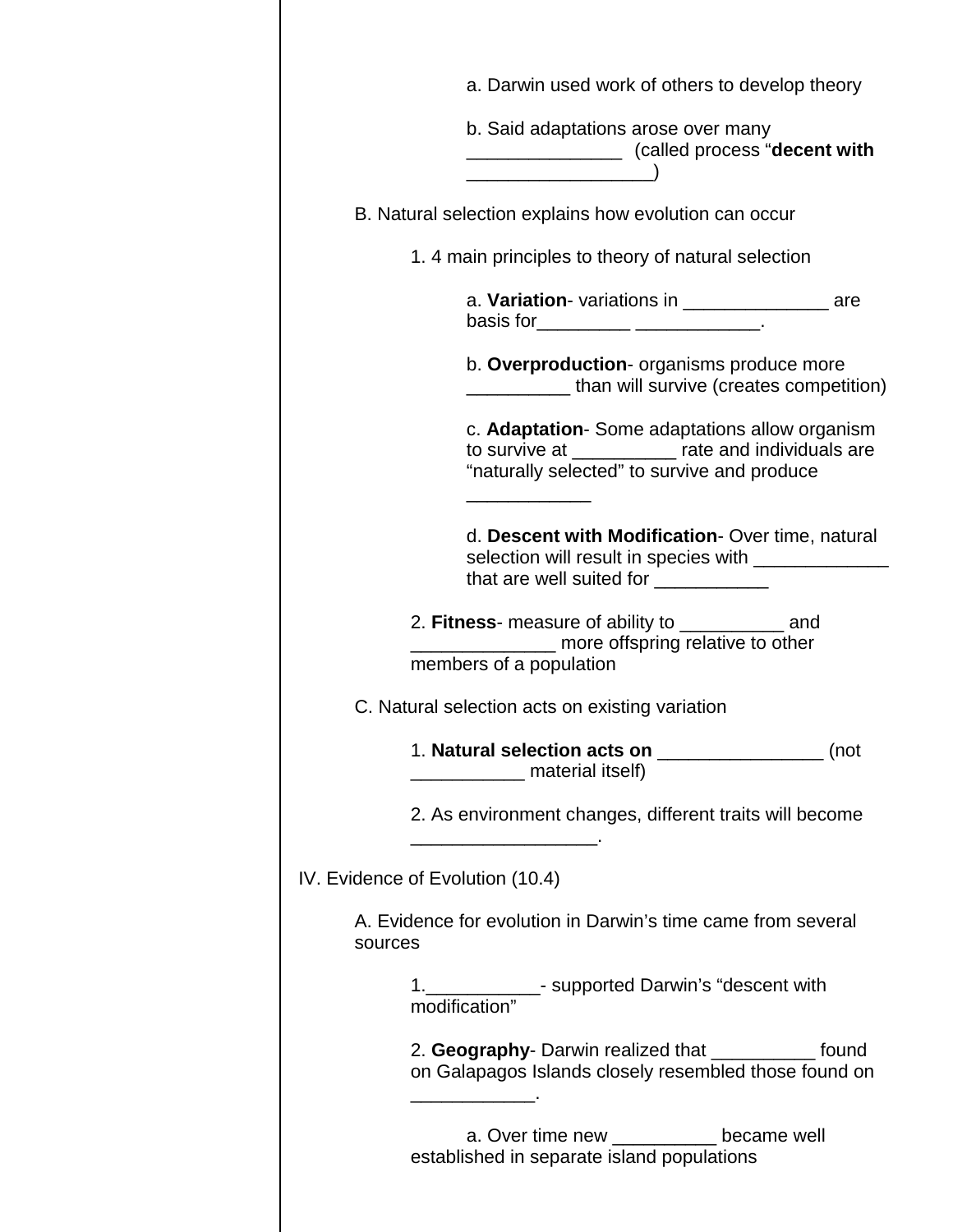| b. The different $\frac{1}{\sqrt{1-\frac{1}{2}}}\sqrt{1-\frac{1}{2}}$ on each<br>island led to specific adaptations in diets, habits,<br>and ___________ shapes    |  |  |  |
|--------------------------------------------------------------------------------------------------------------------------------------------------------------------|--|--|--|
| 3. Embryology- Similarities in _______________ showed<br>relationships between organisms and possible common                                                       |  |  |  |
| 4. Anatomy- Some of Darwin's best evidence came<br>from comparing _________ parts of different species                                                             |  |  |  |
| a. homologous structures-features that are<br>similar in ____________________ but have different<br>(suggested common ancestor)<br>(i.e. forelimbs of vertebrates) |  |  |  |
| b. analogous structures-structures that perform<br>similar _____________ but are not similar in<br>(i.e. wings of bats and insects)                                |  |  |  |
| B. Structural patterns are clues to the history of a species                                                                                                       |  |  |  |
| 1. vestigial structures- structures or organs that seem<br>to __________ any useful ______________ that had a<br>function in early ancestor                        |  |  |  |
| 2. Examples of vestigial structures found in many<br>organisms. (e.g. human _________, wings of Ostriches)                                                         |  |  |  |
| V. Evolutionary Biology Today (10.5)                                                                                                                               |  |  |  |
| A. Fossils provide a record of                                                                                                                                     |  |  |  |
| 1. Paleontology- study of ____________ or extinct<br>organisms                                                                                                     |  |  |  |
| 2. Fossil evidence shows change in _______ over time.                                                                                                              |  |  |  |
| 3. New fossils found that fill in "  subsetance in the masitional<br>forms)                                                                                        |  |  |  |
| B. Molecular and ___________ evidence support fossil and<br>anatomical evidence                                                                                    |  |  |  |
| 1. DNA sequence analysis- more closely related have<br>more similar                                                                                                |  |  |  |
| 2. Pseudogenes- <b>_________</b> that no longer function.<br>Similarities in organisms suggest common ancestor                                                     |  |  |  |
| 3. Protein comparisons- Similarities in ____________                                                                                                               |  |  |  |